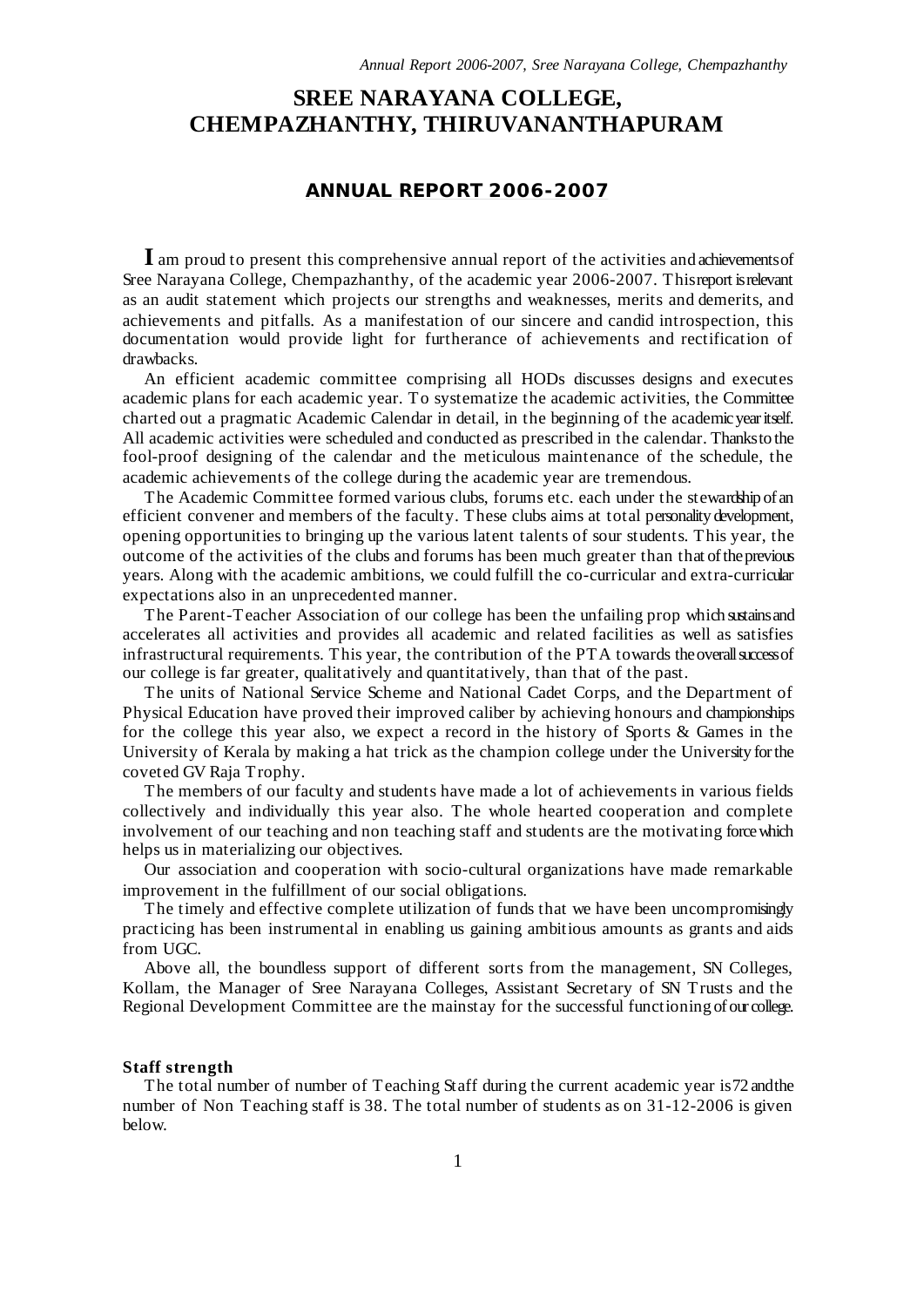| <b>Courses</b> | <b>Male</b> | Female | <b>Total</b> |
|----------------|-------------|--------|--------------|
| <b>BA</b>      | 369         | 761    | 1130         |
| <b>BSc</b>     | 228         | 447    | 675          |
| <b>BCom</b>    | 53          | 84     | 137          |
| MA             | 6           | 25     | 31           |
| <b>MSc</b>     |             | 27     | 30           |
| <b>TOTAL</b>   | 659         | 1344   | 2003         |

*Students as on 31-12-2006*

## **Results of the University Examination - March-April 2006**

The Academic Committee analyzed the results of the University examination March-April 2006, in detail and is very glad to note that the average pass percentage and the average percentage of first classes of our college is by far higher than that of the corresponding University averages. The most remarkable aspect is that in all the subjects of study, the pass percentage is higher than that we achieved last year, which substantiates the academic progress we have achieved.

| Course      | Percentage of pass |
|-------------|--------------------|
| <b>BA</b>   | 75.3               |
| <b>BSc</b>  | 95.6               |
| <b>BCom</b> | 69.8               |
| <b>MA</b>   | 68.4               |
| <b>MSc</b>  | 86.7               |

*Percentage of pass University Examination 2006*

#### **Annual Quality Assurance Report**

The Internal Quality Assurance Cell of our college has prepared the AQAR of 2005-2006 and submitted to the NAAC office at Bangalore in time.

#### **Important events/achievements**

A multi disciplinary academic conference, entitled SPECTRUM **2006**, was organized successfully by the Academic Committee from 18<sup>th</sup> October 2006 to 12<sup>th</sup> November 2006. The conference was formally inaugurated on 18th October 2006 by **Shri. MullakkaraRatnakaran, Hon'ble Minister for Agriculture**, Government of Kerala, at a function organizedin thecollege auditorium. **Dr. M.K. Ramachandran Nair, Hon'ble Vice Chancellor, University ofKerala** delivered the keynote address. During various sessions, eminent personalities of the academic world and experts in different disciplines presented papers and interacted with the students. In the afternoon sessions, more than 90 students and researchers from various colleges, includingours, and research institutions presented papers. The conference was fully financed by PTA.

#### **List of the prominent speakers in Spectrum 2006**

- 1. Dr. K. George Thomas, Scientist, Regional Research Laboratory, TVM
- 2. Dr. M.S. Gopinathan, Professor of Emeritus, IIITM-K, Technopark, 3. Ambassador T.P. Sreenivasan
- 3. Ambassador T.P. Sreenivasan
- 4. Dr. G. Karunakaran Pillai, Fellow, Centre for Development Studies.
- 5. Dr. M.K. Saralamma, Reader, Univeristy of Kerala
- 6. Dr. N.K. Bhaskaran, Professor and Head (Rtd.), University of Kerala.
- 7. Dr. P.J. Cherian, Director, Kerala Council for Historical Research
- 8. Dr. Achuth Sankar S. Nair, Hon. Director, Centre for Bio-Informatics, University of Kerala
- 9. Dr. M. Baba, Director, Centre for Earth Science Studies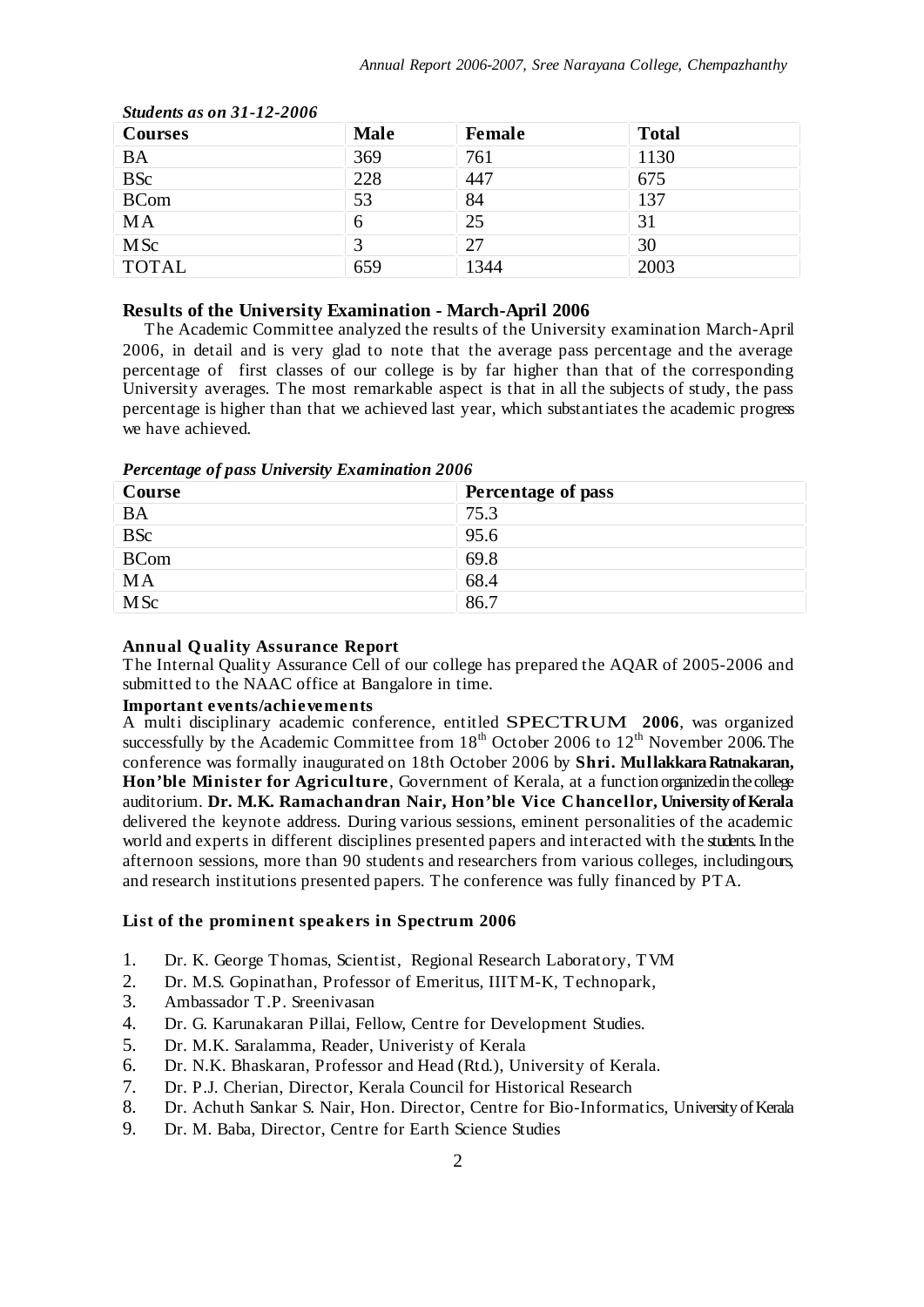- 10. Dr. E. Shaji, Scientist, Central Ground Water Board
- 11. Dr. Ruby John Anto, Scientist E1, Rajiv Gandhi Centre for Biotechnology
- 12. Dr. T.R. Santhosh Kumar, Scientist, Rajiv Gandhi Centre for Biotechnology
- 13. Dr. M. Indukumari (Prof & Head), Dept of Sociology, University of Kerala
- 14. Smt. Mercy Williams, Mayor, Corporation of Cochin
- 15. Dr. Krishna Prasad Sreedhar, Formerly Professor of Psychology, University of Kerala.
- 16. Dr. Justine Padamadan, Formerly Clinical Psychologist Medical College, TVM.
- 17. Ms. Jocelyn L. Chua, Research Fellow, Stanford University, USA.
- 18. Sri.Vijayabhas E.J, Chief Environmental Engineer, Kerala State Pollution Control Board
- 19. Prof. Thankamoni D., College of Engineering, Thiruvananthapuram.
- 20. Sri. Dileepkumar M, Environmental Engineer, Kerala State Pollution Control Board
- 21. Mr. C. Gouridasan Nair, Chief Correspondent, The Hindu.
- 22. Ms Sandhya M. Nair, Consultant, Technical writing, IBS Software, Technopark
- 23. Dr. Anil Bharadwaj, Scientist 'SF', VSSC
- 24. Prof. B. Somanathan Nair, Regional Director of Technical Education

#### **Publication of Souvenir**

The gist of papers presented by the resource persons and scholars from outside, our teachersand our students were published in a Souvenir. The Souvenir was released by the veteran Gandhian Sri. Gopinadhan Nair.

#### **Extension Activities**

Sree Narayana College has the credit of being the first Arts and Science College in Thiruvananthapuram providing extension services for the betterment of the society at large. Extension Activities of the college was formally inaugurated by the **Hon Minister for Sports and Youth Affairs, Mr. M. Vijayakumar** on 18 th July 2006. The Minister gave away cash awards and memento to the top scorers of the University examination 2006. The four senior coaches of the College athletic/aquatic team were honoured in the function. Mr. Sajith Vijayaraghavan, Director VHSE was the Chief Guest. This year we had conducted an in house training programme for students studying in the Vocational Higher Secondary Schools. Seven schools were selected in phase one and classes were taken by Mr. T.N. Manoharan and Dr. I.G. Shibi of Department of Chemistry, Dr. K.L. Vivekanandan and Mr. M.D. Ratheesh Kumar of Department of Geology and Dr. Aravind Thampi and Dr. Laiju S. of Department ofPsychology.

#### **Know Your College**

An **orientation programme** for the first year degree students, **'Know Your College'**, was conducted on 28-08-2006. The students were divided into five groups and teams of teachers introduced several aspects of college including the history of the college, facilities available, disciplinary regulations, curriculum, examination system, syllabus, activities of various clubs, NSS, NCC and other personality development opportunities.

#### **Communicative empowerment**

The college conducted **Spoken English Classes** for final year students as additional input this year. For the purpose an experienced teacher, Smt Sarika was appointed.

#### **Development of Cyber Skill**

**CAP 2006**, a computer awareness programme effectively transformed all our out going B.A./B.Sc. and M.A./M.Sc. students computer literate. The course of 25 hour duration included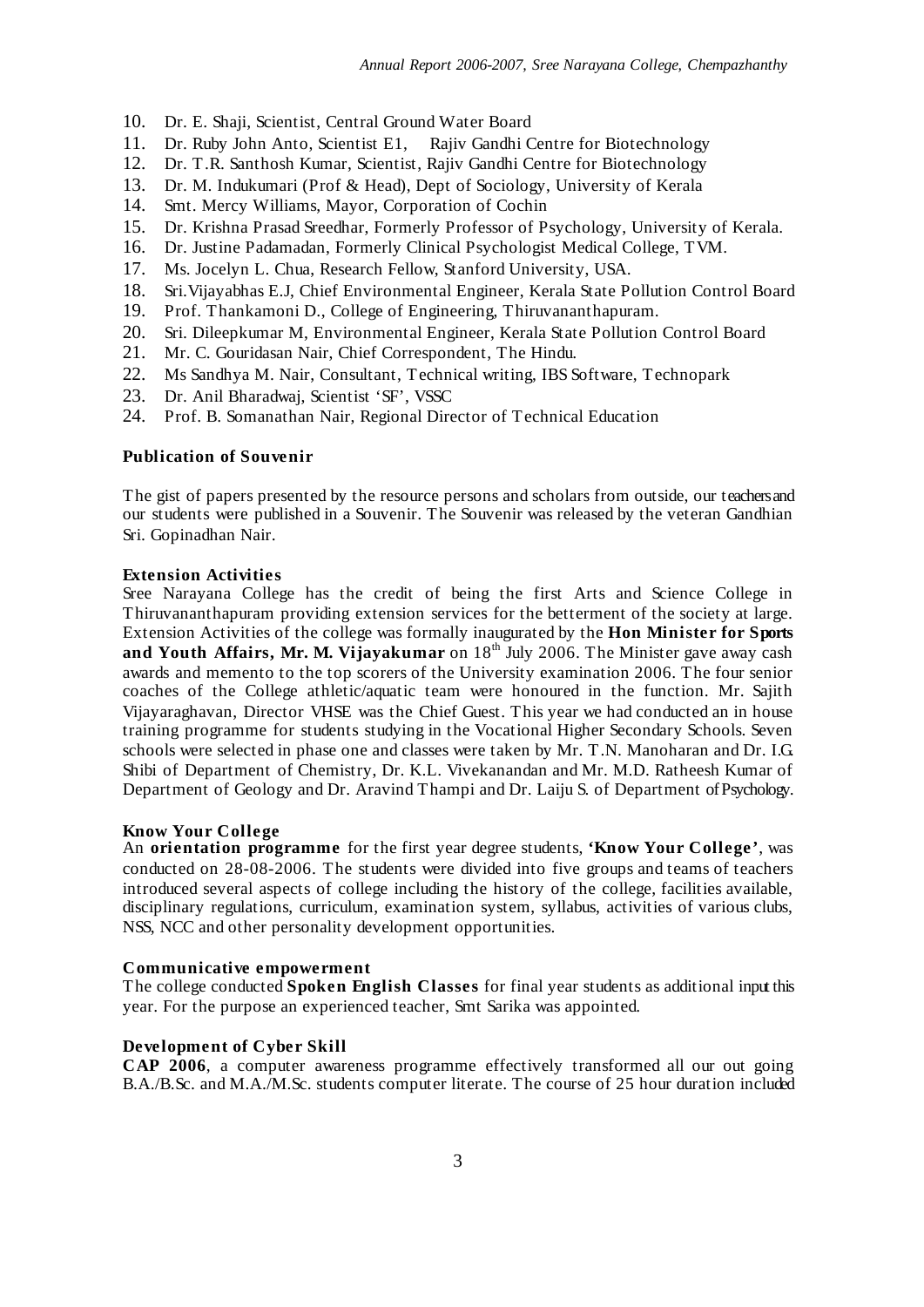Windows, MS Word, MS Excel, MS Power point, Internet-Email etc. All successful candidates were given Certificates too.

## **Career Guidance**

The activities of the **Career Guidance Cell** were formally inaugurated by ourprincipalProfVS Lee in November 2007. The cell provided comprehensive information and support for various jobs after graduation and information regarding prospects for higher learning. An individualand group session for personality development was given to students who volunteered at the department of Psychology. A few of the former students also availed this service.

The Cell conducted various programmes including mock Group Discussion and Interview Training sessions.

## NOVEMBER 2006

- $\emptyset$  A mock MCA entrance test was conducted by the TIME group for final year science students.
- Ø An awareness seminar on IT prospects for science graduates was conducted by NIIT, Trivandrum.

## DECEMBER 2006

- Ø A Talent Ensemble group was formed in which 106 students nominated by the finalyear tutors were registered.
- Ø Two days of intensive in-house training was provided to enable the students to clearthe Aptitude test which is the first screening test for placement by the faculties of TIME group which was sponsored by the PTA.
- Ø A one-day intensive training program was given on communication, group discussion and interviews tips. Mock sessions were also organized to develop the self confidenceofthe students. This was done with the support of The Career Institute and PTA. An employment guidance cell is formed to coordinate campus interviews by standard units and a few of the students have already been recruited through the cell.
- v Two students have been selected by Infosys.
- v Five short listed by Genpact ( GE group)
- v Three students have been selected for training in medical transcription.
- v Ten students are short listed after attending various placement fairs organized in and around Trivandrum. They are awaiting their final year results to get the call letters.
- v Four students were selected as LIC agents with a stipend for one year.
- $\vee$  LIC, Cipla, Ranbaxy and Eureka forbes are to visit the campus for passed out graduate students interested in marketing

## **Tourism Club**

The Tourism Club is constituted in this institution, as per the Kerala Government TourismPolicy, to create a drive among the student community to promote tourism. This clubfunctionsunderthe auspices of the District Tourism Promotion Council.

The activities of the **Tourism Club** were inaugurated by Sri. B. Jayachandran Nair, Planning Officer, Department of Tourism, Govt. of Kerala. Under the auspices of TourismClub,Prof.Sam Thomas, Senior Faculty member, Food Crafts Institute, Trivandrum delivered a talk on "Career Opportunities related to Tourism". A poster painting competition was held on World Tourism Day on 27<sup>th</sup> September 2006.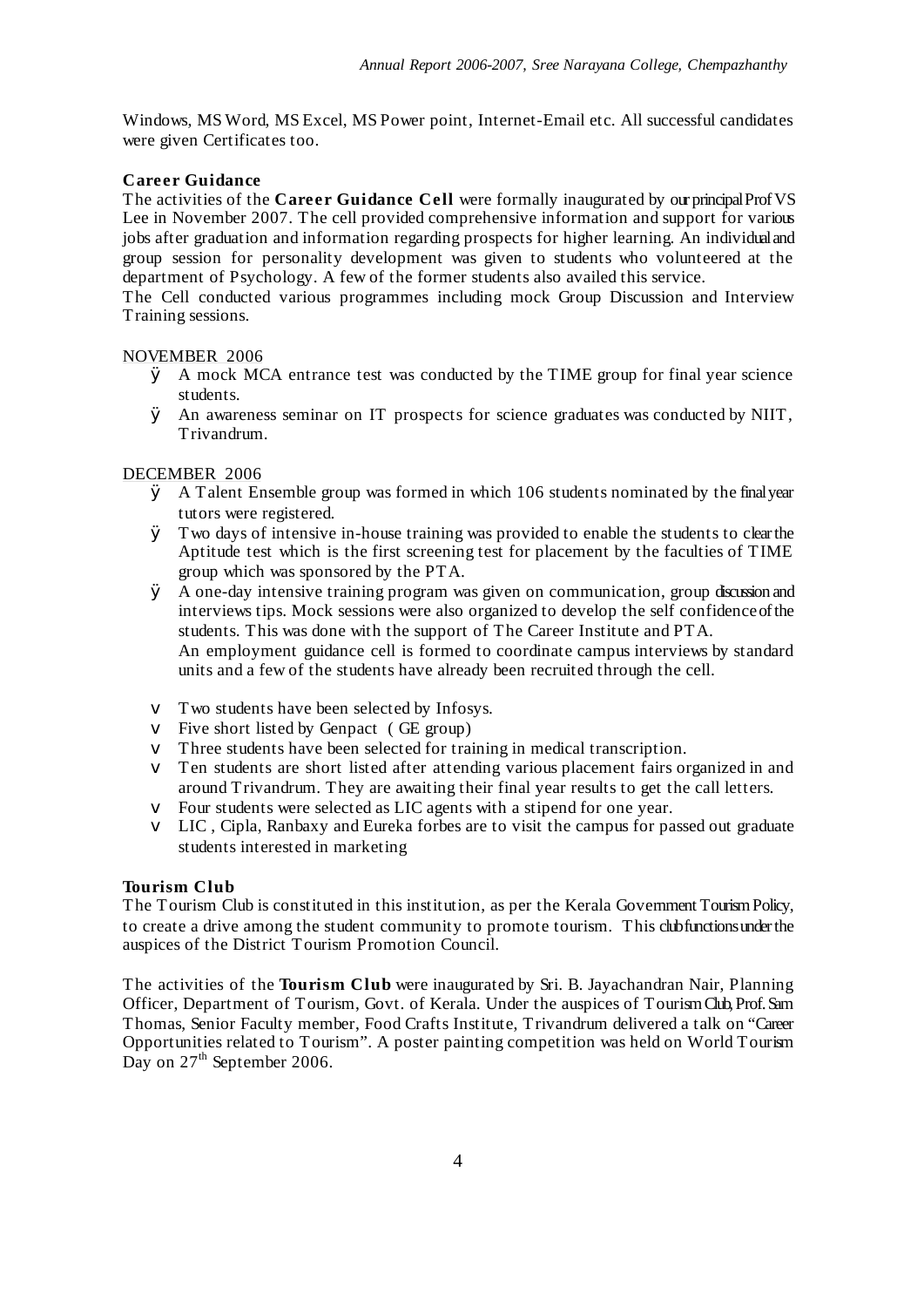Final year students of most of the departments went to different tourist placesforvisit asapart of their study. Tourism club was able to give proper directions in this regard.

#### **Founder's Day**

The Founder's Day, 7<sup>th</sup> of November, was observed this year by holding a commemorial meeting in which the chief guest was Shri. Thiruvanchoor Radhakrishnan, former minister and apolitical disciple of Shri. R. Sankar, our founder.

#### **College Union**

Hon. Minister for Electricity, Sri. A.K. Balan inaugurated the **College Union** for2006-07 on 7- 12-06. Sri. Vinaya Chandran, celebrated Malayalam poet inaugurated the Arts Club on thesame occasion. A three day long arts festival was conducted in December  $2<sup>nd</sup>$  week. The valedictory function of the College Union was held on 01-03-2007. The chief guest was Sri. Jayaprakash,Dy Mayor, Thiruvananthapuram Corporation.

#### **Entrepreneurship Development Club**

**Entrepreneurship Development Club** organized a three day awareness programme sponsored by the Science and Technology Entrepreneurship Development Project of STED from 12<sup>th</sup> to 14<sup>th</sup> July 2006. 108 students of our college participated in the programme. Dr. V. Hemchand, Director of STED and Prof. Job, Centre for Management Development participated.

#### **XXXIII All Kerala Sociological Conference**

The college hosted the **XXXIII All Kerala Sociological Conference** from 1<sup>st</sup> Decemberto 3<sup>d</sup> December co-sponsored by Rajiv Gandhi National Institute of Youth Development, Sreeperumbudur. The conference was inaugurated by N. R. Madhava Menon, Former Directorof National Judicial Academy. Sri. G. Rajasekharan IAS Director, Rajiv Gandhi National Instituteof Youth Development and Prof G. Balamohan Thampi, Former Vice Chancellor, University of Kerala and N. P. Hafiz Mohammed were a few prominent personalities who have participatedin the function.

## **Class Wise PTA Meetings**

Forty three **class wise PTA** meetings were held to find out psychological and academic merits and demerits of the students through interaction with the parents. All the PTA meetings were well attended and the meetings turned out to be very successful due to the lively and sincere interaction.

#### **The tutorial system**

The **tutorial system** has been implemented effectively in fostering better students-teachers relationship and maintaining discipline. The tutors were given complete freedom for assessing students' ability and to report the Principal any fault from the part of students. Formation of Talents Ensemble, identification of poor and needy students, were effectively carriedout with the help of group tutors.

#### **Book Club**

A **book club** has been formed aiming at the development of the reading habits andliterary talents of the students. Book Club was inaugurated by Famous poet D. Vinayachandran on 17-10-2006. The Literary and Debating Club was inaugurated by Mrs. Sarada Muraleedharan IAS on  $28^{\text{th}}$ August 2006.

*Anamikayde Suviseshamgal* a book written by Smt. Asa G of the Dept. of Malayalam has been selected for the prestigious Sahithya Keralam Award for this year's début writing in Malayalam.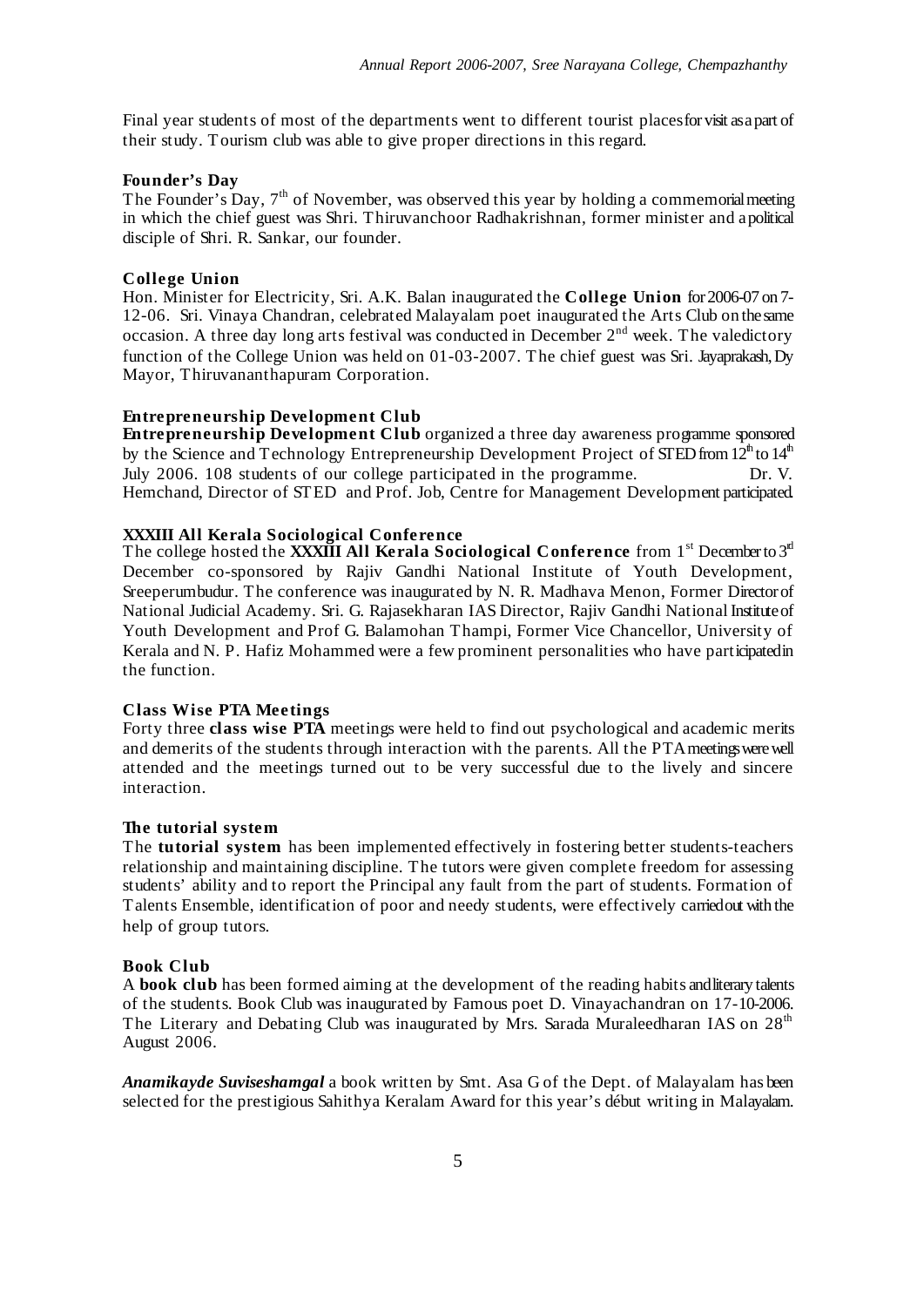All the Malayalam TV channels projected Smt. G. Asa and the merit of her work by means of various programmes telecasted several times. She was invited to cancer treatment centres including the RCC where her presence and interaction with the patients were acclaimed asmore comforting than medicines.

#### **Science club**

**Science club** organized a Science exhibition and documentary show based on the life andworks of Great scientists in December 2006. Six students participated in the Science Camp organizedby Breakthrough Science Society, Kerala in Science and Technology Museum on  $10^{\text{th}}\hat{1}1^{\text{th}}$  and  $12^{\text{th}}$ November 2006. Several students of the dept of physics visited ISRO.

#### **Music Club**

*Sangeethika*, a **Musical Audio Album** of our college was released on December 2006. Mr. R. Balachandran Nair of Dept of English Smt. Asa. G. of Dept. Malayalam, and Visakh Soman IBA English composed the lyrics and nine students of our college sang the songs. The albumiswidely acclaimed as an excellent musical production. Music club members actively conducted many musical programmes in the college.

#### **Nature club**

Constituted to popularize the "Save our Environment" drive among the student community,this club conducted study classes and nature camps with the involvement as well as co-operation from the NSS & PTA. It has organized a "Green Group" for the protection and maintenance oftrees and plants in the campus.

#### **Food Fest 2006**

Onam was celebrated in the college with great pomp this year also. A grand Food Festival,*Food Fest 2006* in which students and teachers of every department and the non- teaching staff prepared special dishes and set up their own stalls, and sold in reasonable price. There was the traditional Onam Feast and inter departmental Athapookkalam competition for students. A Pulkoodu contest was also held in connection with the Christmas celebrations. Deepavali was celebrated with the traditional fireworks.

## **Archival Exhibition**

The Post Graduate Dept of History, facilitated by the Kerala State Archives had organizedatwo day Archival Exhibition at the college. The exhibition had showcased over 200 invaluable documents pertaining to the freedom struggle of Kerala. Landmarks in Kerala's socio-cultural and political history were also exhibited. Documents bearing on the early history of the Sree Narayana movement were an additional attraction.

The exhibition was inaugurated by Sri N K Premachandran, Minister for Water Resources , Kerala, on 10<sup>th</sup> January 2007. The exhibition organized in College Seminar Hall had over 1500 enthusiastic visitors. Students and teachers from nearby schools eagerly went through theexhibits visually relishing their tryst Kerala's past. Staff and students of the College joined inquisitive visitors from all walks of life to get a glimpse of the rare documents that moulded Kerala's life and society.

*Historia*, an academic journal was published by the department of history on June 2006.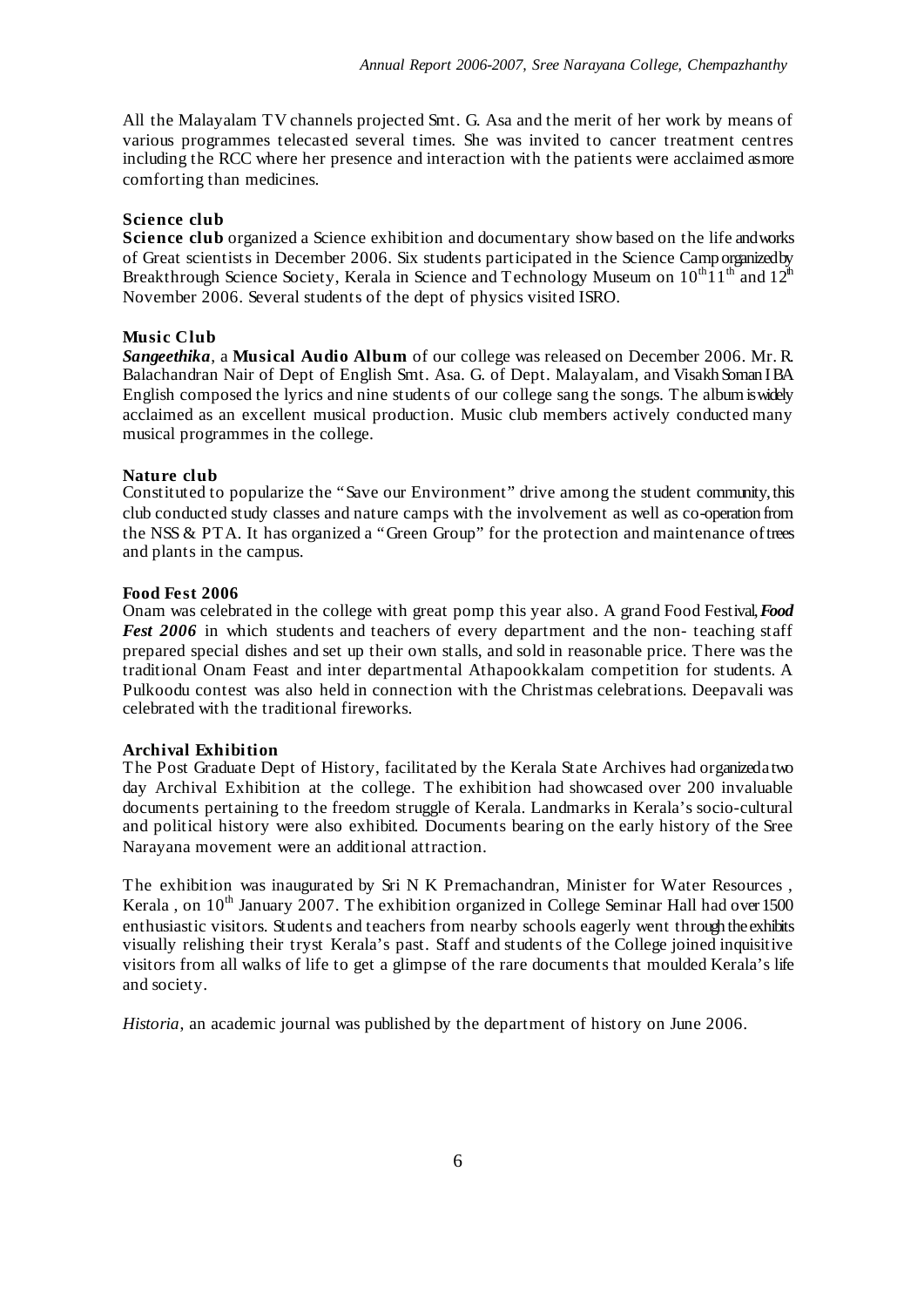## **Meritorious Award**

The Principal **Prof V.S. Lee**, S N College Chempazhanthy was awarded the merit certificate constituted by **Viswa Samskara Vedi** for holding the leadership for the effectivefunctioning and teaching in the college during 2006. The award was presented by the district collector Sri N Aiyyappan in a colourful meeting held at Thiruvanathapuram.

## **Award for the Best Performing Department**

Department of Chemistry has been adjudged as the Best Performing Department this year by the judging committee, comprising experts from outside. A cash award of Rs 15000 is constituted by PTA for the award winning department. The selection was done according to the parameters prescribed by the college council after discussions on the matter.

## **Achievements of students**

**Jaseera J.** of Final year B.Sc Botany brought another laurel to the college by winning **II rank** in the University examination B.Sc Botany 2006.

**Ratheesh K.S.** I B.Sc Zoology won II prize in the Light music (men) in the University Youth Festival held at Alleppy in December 2006.

**Umesh <b>B.** secured II prize in quiz competition organized in connection with Suvarna Keralam by Law College.

## **Staff day**

The faculty of the college celebrated a day with colour and cadence on 7/3/2007. Apicnicto Kappil and artistic presentation by members of the staff were the highlights of the day.

## **Alumni**

The alumni association of the college, **Chesna** conducted a family meet on 25-02-2007which was inaugurated by the Hon'ble Minister C Divakaran. Playback singers, Bhavana Radhakrishnan, Mrs Arundhathi were the chief guests.

*SACSHI* the Sociology Alumni Co-ordination Society for Humanity Improvement launched its silver Jubilee celebrations of the Sociology department on  $3<sup>rd</sup>$  February 2007. Well known sociologists like Sri. Brahmanayakam, Dr. P.K.B. Nayar, Dr. Indukumari, Jayakumari, Dr. Abraham Vijayan participated in different sessions as speakers. Dr. K.B. Thankamani,HOD, Sociology was given a send off at the function.

## **Film festival**

The College Union conducted a 2-day Film Festival at Tagore Theatre Vazhuthacaud in which four different films were exihibited. Students and members of teaching and nonteaching actively participated in the two day film festival.

# **Research Activities (a very brief report of research work done by teachers during**

**the year)**

## **AwardedPh.D**

Mr. K.L. Vivekanandan of Department of Geology, Mrs. S. Sethulekshmy andMrs.LekhaK. Nayar of Dept of History, Mr. M..J. Manoj of Dept of Physical Education, Mr. I.G.Shibiand Mr. K. Vijayakumar of Dept of Chemistry and Mrs. Baby Girija of Dept of Hindi were awarded Ph.D degree during this year.

The reputation of our teachers as useful academicians is evident in the invitations that they got from various academic institutions for talks and presentations. About 26 papers were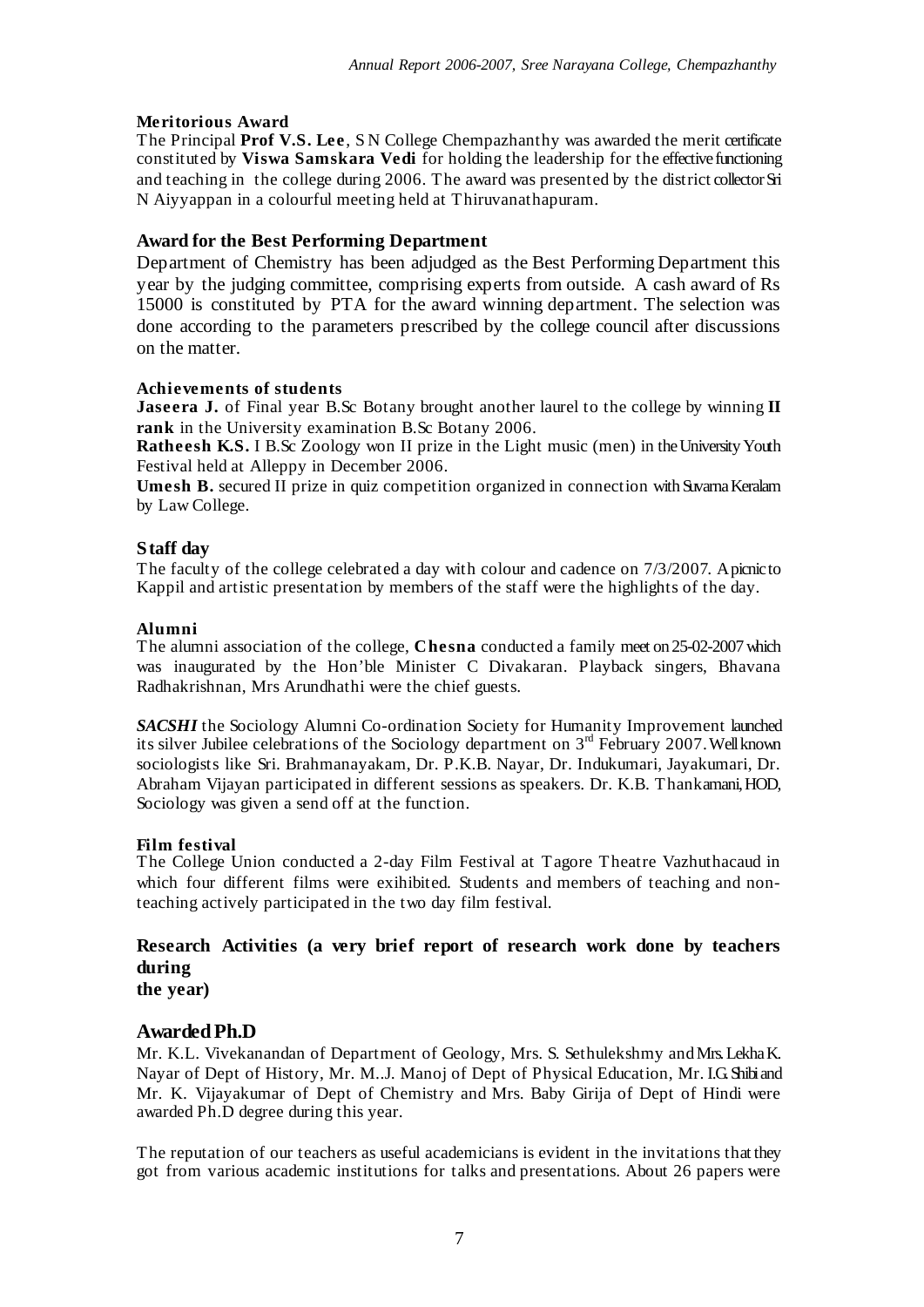presented by our teachers in international, national and regional seminars, workshops and conferences. 9 publications, both national and international, by our teachers also are in our credit this year.

# **On Going Research Projects**

Eight minor research projects have been sanctioned by UGC so far during the X plan period in favour of five departments of our college in the year 2006-2007 as given below.

- 1. Dr I G Shibi (Chemistry) '*Modified Banana Stalk for the Removal of some Organic Dyes from Aqueous solution- Evaluation of Kinetic and Thermodynamic Parameters*
- 2. Sri P K Viswanathan ( Chemistry) '*Phytochemical Studies on the Plant "Popowia beddomeana"*
- 3. Dr R Revamma (Chemistry) '*Pasting Andrheological properties of Starch and its Derivatives in Presence of Added Chemicals'*
- 4. Dr T Suresh (Chemistry) '*Studies on the Chemical Changes of Red Plambago in Ayurvedic Medicinal Preparations'*
- 5. Dr G Sreenivasan (History) '*Social Mobility Subaltern Strategies: Honorific Titles and Social Elevation Among the "Avarnas" in Travancore'*
- 6. Dr S Sreelatha (Physics) '*Investigation of Source Regions and Generation Mechanisms of Short Period Gravity Waves in the low Latitude Troposphere Using Indian MST Radar'*
- 7. Smt P Sathee devi (Botany) '*Cytology of the endosperm in barbren coconuts'*
- 8. Dr M K Manilal (Commerce) '*Cotton Mill Industry in the Public Sector in Kerala – An evaluation of the Capacity Utilization'*

A detailed final report of the Minor Research Project of Dr. Manoj M.J. was submitted to UGC, SWRO, Bangalore, during the year.

# **Research papers during 2006-2007**

*Department of Chemistry*

- 1. T.S. Anirudhan and **I.G. Shibi**, (2006) "Preparation of a Cation ExchangerContaining Carboxyl Groups from Banana Stalk and Its Utilization as Chelating Agent" [accepted for publication in *The International Journal on Banana and Plantain* - Info*musa*] [INIBAP, FRANCE]
- 2. **I.G. Shibi** and T.S. Anirudhan, (2006) "Kinetic and equilibrium modelingof adsorption of cobalt(II) from aqueous solutions onto surface modified lignocellulosics (musa paradisiaca)" [published in *Indian Journal of Chemical Technology,* 13: 539-543] [CSIR, NEW DELHI].
- 3. **I.G. Shibi** and T.S. Anirudhan, (2006) "Polymer Grafted Banana Stalk (*Musa Paradisiaca*) as an Adsorbent for the Removal of Lead(II) and Cadmium(II) Ionsfrom Aqueous Solutions: Kinetics and Equilibrium Studies" [published in *Journal of Chemical Technology & Biotechnology,* 81: 433-444] [WILEY INTERSCIENCE (SCI), LONDON].
- 4. **I.G. Shibi** (2007) "Preparation and application of effective adsorbents/ionexchangers from lignocellulosic biowastes for the purification of dye bearing wastewaters" [communicated to *International Journal of Environment and Waste Management*].
- 5. **Revamma R.** Research Paper titled 'Sodium Lauryl Sulphate on Viscosity Characteristics of Cassava Starch' has been accepted in Asian Journal of Chemistry.

*Department of History*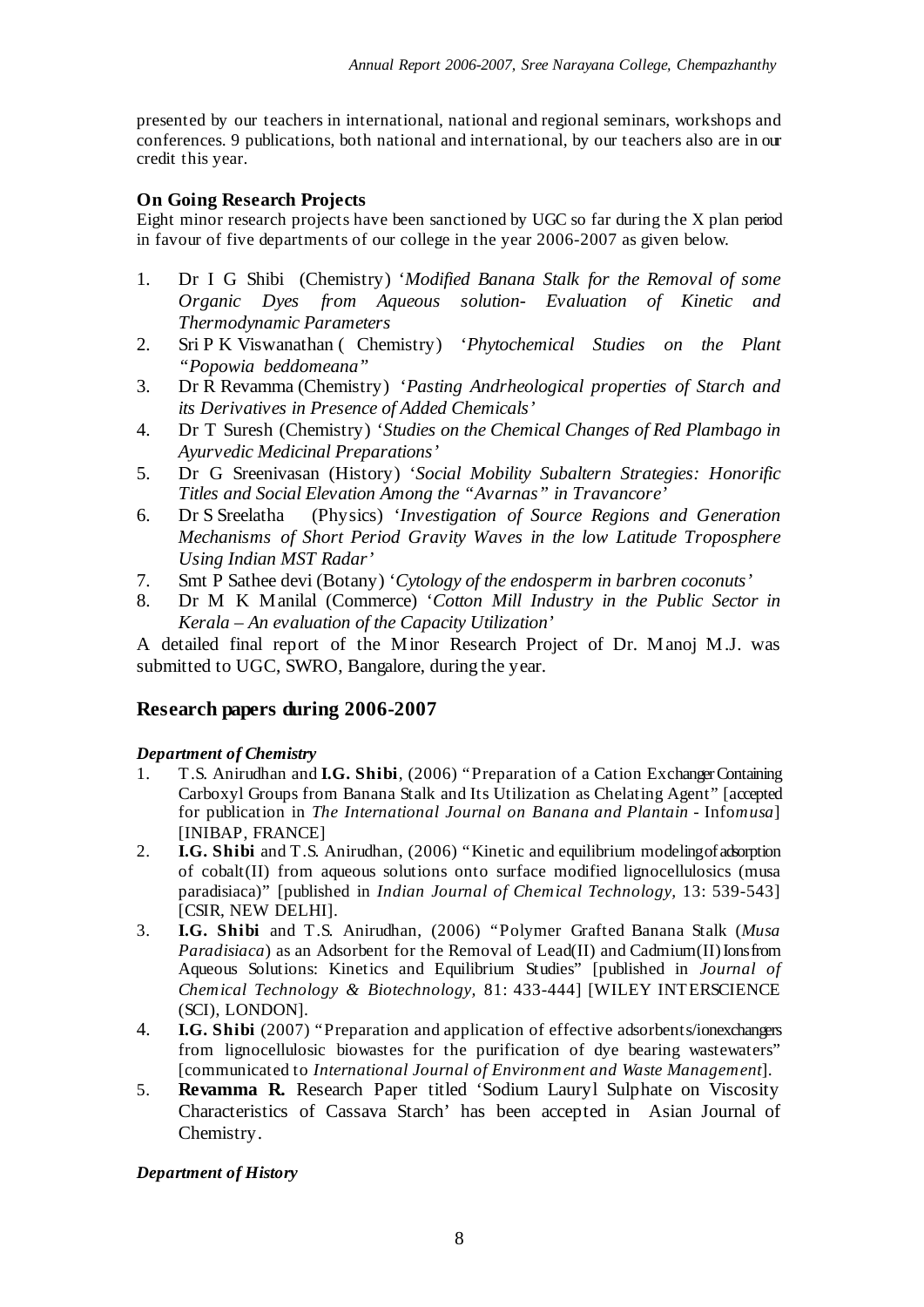- 1. **Suresh Jnaneswaran** 'United left front, Praxis of Mass Mobilization andtheFreedom struggle'- *Journal of Indian History*, Vol LXXXIV, University of Kerala.
- 2. **Suresh Jnaneswaran** 'Resurrection of the Historical Narrative and the analytical paradigm' *Contemporary India*, Vol V, No. 3, Nehru Memorial Museum and Library, New Delhi.
- 3. **Suresh Jnaneswaran** 'K.R. Narayanan: A case of social symbiosis, accumulation and assimitative consummation' *The Quarterly Review*, Institute for Historical Studies, Calcutta (accepted for publication)

# *Department of English*

1. **N. Sreekala** 'Feminism with a Difference: Reading Shashi Despande's *The Dark Holds No Terrors* and *Roots and Shadows* in *New Frontiers* published by the Institute of English.

## **Presentations in Seminars/Conferences &participation as Resource person during 2006- 2007**

- 1. **Dr. Suresh Jnaneswaran** Dept. of History presented a paper on 'Consciousnessand the public sphere' at the multidisciplinary conference 'Consciousness- 2006'organized by S.N. College, Punalur, December 2006.
- 2. **Dr. Suresh Jnaneswaran** Dept. of History is a Resource person of the Academic Staff College, University of Kerala.
- 3. **Mr. A. Shaji** Dept. of History presented a paper titled 'Hindu ResponsetoConversion Threat- Questions on Conversion and Social Equality' in the XXXIII All Kerala Sociological Conference from  $1<sup>st</sup>$  December to  $3<sup>rd</sup>$  December 2006, Co-sponsored by Rajiv Gandhi National Institute of Youth Development.
- 4. **Dr. R. Revamma** Dept. of Chemistry presented a paper on 'Effect of some acidsand oxidizing agents on the properties of Cassava and sweet potato starches' at the International Symposium of Tropical Root Crops (ISTRC) held at Trivandrumfrom20- 11-06 to 26-11-06.
- 5. **Dr. P. Laila** Dept of Malayalam published the abstract of paper 'Valmiki- Reinterpreted' in the Summaries of papers, All India Oriental Conference held atJammu University, Jammu on 12-14-october 2006.
- 6. **Dr. Sreelatha S.** Dept of Physics presented a paper on 'Study of short periodgravity wave variance and spectrum in the low latitude troposphere using MST Radar' in the XIV National Space Science Symposium held at Visakhapattanam Sponsored by ISRO and Andhra University.
- 7. **Dr. Sreelatha S.** Dept of Physics presented a paper on 'Comparativestudy ofgravity wave momentum flux by symmetric beam method and power spectral method using MST Radar' in the XIV National Space Science Symposium held at Visakhapattanam Sponsored by ISRO and Andhra University.
- 8. **Dr. K. Remanan** of Dept of Commerce presented a paper on 'Sreenarayana Guru's vision on secularism' in the National Seminar organized by the International Association of Educators for World Peace, Kerala Chapter on 18<sup>th</sup> December 2006.
- 9. **Dr Aravind Thampi** Dept. of Psychology was a resource person in theWorkshop on' International Curriculum Preparation for Diploma in Education, Planning, and Administration' organized by University of Kerala from  $15<sup>th</sup>$  to  $17<sup>th</sup>$  December 2006.
- 10. **Dr Aravind Thampi** Dept. of Psychology presented a paper on 'Children of Alcoholics: An Intervention Module' in the  $11<sup>th</sup>$  International and  $42<sup>nd</sup>$  National Conference of Indian Association of Applied Psychologist (IAAP) organized by the Department of Psychology, Jamia Milia Islamia , New Delhi in February 2007.
- 11. **Dr. I.G. Shibi.** took a class on the 'Relevance of Green Chemistry' for the Teacher participants of UGC sponsored Refresher course in the Academic Staff College, Kariavattom on 5<sup>th</sup> February 2007.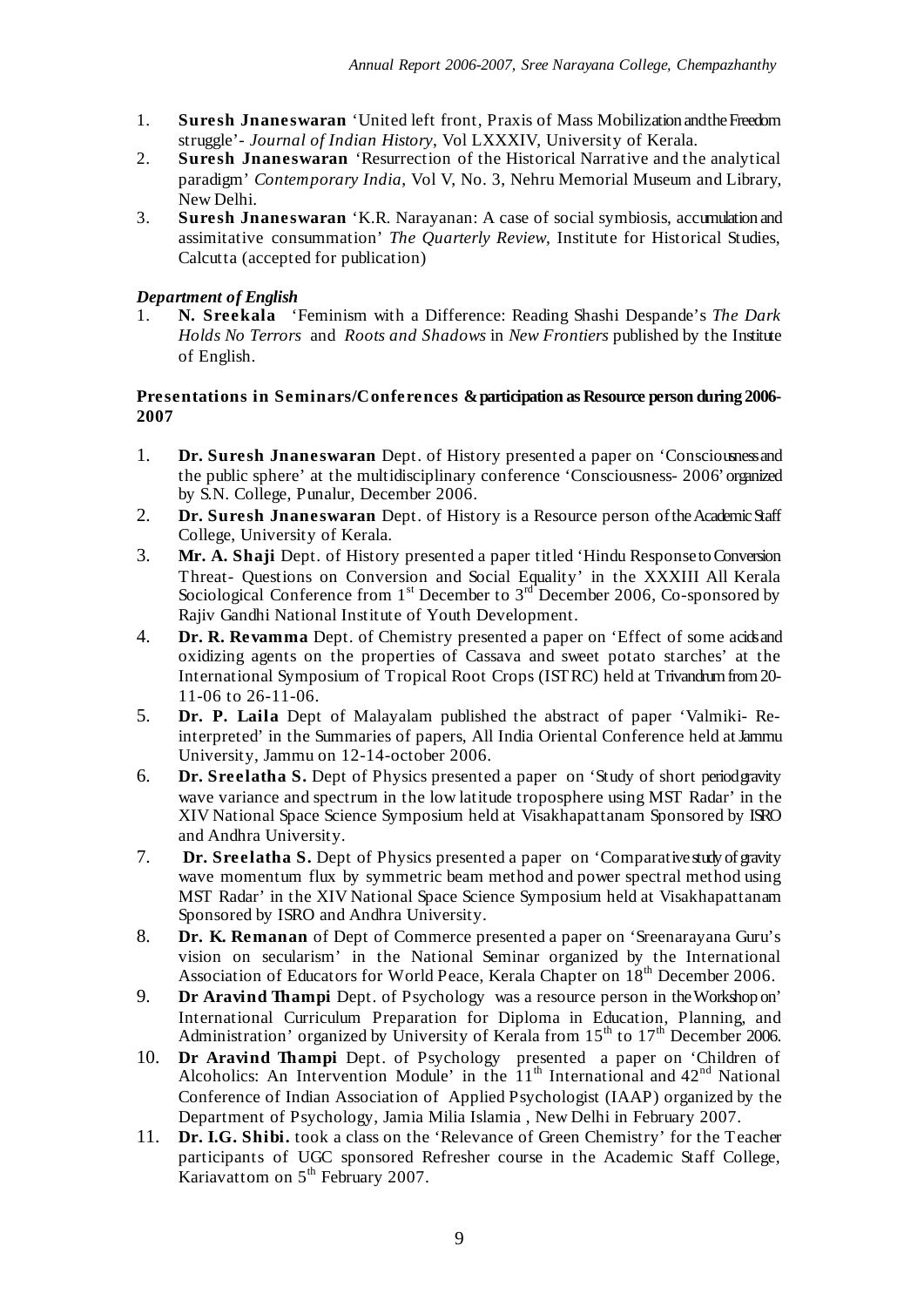- 12. Dr. I.G. Shibi, Dept of Chemistry delivered Dr. K. Sundaresan memorial talk on 22<sup>nd</sup> February 2007 at S.N. College, Kollam on 'Green Chemistry'
- 13. **Dr. I.G. Shibi**, Dept of Chemistry 'Synthesis, characterization and application of iron(III)–loaded Duolite C26 adsorbent for arsenic removal' accepted for presentation in the National symposium on 'Recent Advances in Analytical Sciences and Applications**',** organized by Indian Society for Analytical Chemists in associationwith Himachal Pradesh University, Shimla on 9th-11th April 2007.
- 14. **Sri. T.N. Manoharan** presented a paper on 'Nanochemistry' at the academic conference *Renaissance 2007* at S.N. College, Chengannur on 22-01-2007.
- 15. **Smt. D. Beena** A paper, titled '*Influence of Substrate temperature on Properties of Indium Tin Oxide Film'* accepted in the Journal of Solar Energy Materials and Thin Films.
- 16. **Smt. D. Beena** A paper, titled '*Effect of substrate temperature on surface morphology and optical properties of WO<sup>3</sup> nano thin films prepared by pulsed laser ablation technique'* accepted in Nanotrends-A Journal of Nanotechnology and its Applications.
- 17. **Smt. D. Beena** has presented a paper on 'Indium oxide films and the other on  $WO<sub>3</sub>$  nano films', in the National Conference on Microscopy and XXVIII Annual meeting of Electron Microscope Society of India EMS INC-06.
- 18. **Smt. D. Beena** has presented a paper on '*Preparation and Characterisation of Indium Oxide films by pulsed laser ablation technique'* in the eighth International Conference on Nano Structural Materials, - Nano 2006, August 20- 25.
- 19. **Smt. D. Beena** has presented a paper 'Solar energy materials and thin films IMRC 2006' in the Symposium Photovoltaics.
- 20. **Smt. D. Beena** has presented a paper 'Influence of substrate temperature on Indium tin oxide films'.
- 21. **Smt. D. Beena** has presented a paper 'Influence of substrate temperature on properties of nano tin doped Indium oxide films*'* and another one titled 'Determination of Optical constants and characterisation of nano structured Tungsten oxide films prepared by pulsed laser ablation' were presented in Photonics- 2006, December 2006.
- 22. **Smt. D. Beena** has presented a paper titled Atomic force microscopy in the DAE- BRNS National laser Symposium-06, NLS- 2006 Indore, India.
- 23. **Smt. D. Beena** has presented a paper titled 'Growth and Characterisation of Reactive Pulsed Laser Deposited Tungsten Trioxide Thin Films' was presented in the International Conference on Thin Films, Thin films 2006, Singapore.
- 24. **Dr.K Remanan** has organised three days *Entrepreneurship Awareness Programme, during 12 to 14 July 2006, in Chirayinkil, sponsored by Science and Technology Entrepreneurship project.*
- 25. **Dr.K Remanan** was a Resource Person in the Seminar conducted by Commerce Association of Christian College, Kattakada.
- 26. Dr.K Remanan has presented a paper on Sree narayana Guru's vision on secularism, in the Seminar on Restructuring our education based on Spiritual Secularism organised *by* International Association Of Education For World Peace held at Trivandrum on 18<sup>th</sup> December 2006.

## **Participation of Teachers in Workshops/Seminars/Conferences during 2006-2007**

1. Mr. M.D. Ratheesh kumar Dept. of Geology has undergone training in Computational Geosciences conducted by the IIITMK, Technopark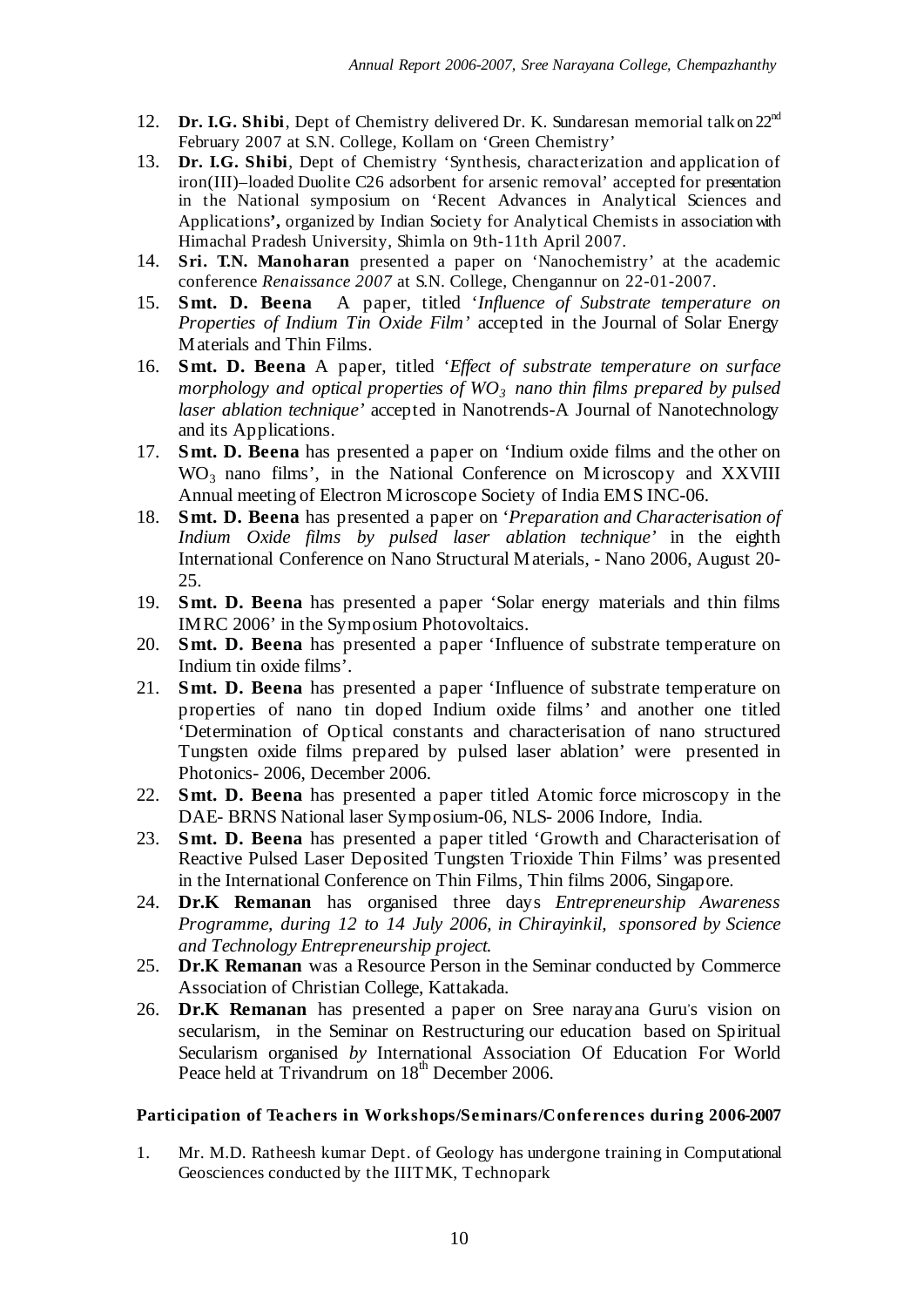- 2. Mr. M.D. Ratheesh kumar of Dept. of Geology attended International Conferenceon GIS held at Technopark on  $7<sup>th</sup>$  and  $8<sup>th</sup>$  Dec 2006.
- 3. Dr. K.L Vivekanandan of Dept. of Geology attended International ConferenceonGIS held at Technopark on  $7<sup>th</sup>$  and  $8<sup>th</sup>$  Dec 2006.
- 4. Dr. Aravind Thampi participated in the one week training programme on 'E-content development' conducted by UGC at Thiruvalla September 2006
- 5. Dr. Shibi. I.G. participated in the UGC sponsored workshop on 'RedesigningChemistry Practicals – A Green Chemistry Approach' on  $10^{th}$  and  $11^{th}$  August 2006 at Calicut.
- 6. Sri. T.N. Manoharan attended three day workshop organized by Jawaharlal Nehru Centre for Advanced Scientific Research, Bangalore on  $27<sup>th</sup>-29<sup>th</sup>$  Nov 2006 at Trivandrum.
- 7. Dr. K. Vijayakumar attended three day workshop organized by Jawaharlal Nehru Centre for Advanced Scientific Research, Bangalore on  $27<sup>th</sup>$ -29<sup>th</sup> Nov 2006 at Trivandrum.
- 8. Mr. P.K. Viswanathan participated in the one day seminar on 'Computational Chemistry' conducted at IIITMK, Technopark on 29-07-2006.
- 9. Mr. P.K. Viswanathan participated in the one day seminar on 'Computational Chemistry' conducted at NSS College Pandalam on 14-02-2007.
- 10. Dr. K. Vijayakumar participated in the one day seminar on 'ComputationalChemistry' conducted at NSS College Pandalam on 14-02-2007.
- 11. Mr. P.K. Viswanathan participated in the one day seminar on 'Computational Chemistry' conducted at Government women's College, Thiruvananthapuram on 21- 02-2007.
- 12. Dr. K. Vijayakumar participated in the one day seminar on 'Computational Chemistry' conducted at Government women's College, Thiruvananthapuram on 21-02-2007.
- 13. Mr. R. Balachandran Nair of Dept of English participated in the National Seminaron Language teaching held on January 29<sup>th</sup> to 31<sup>st</sup> 2007 at Govt. College, Pattambi.
- 14. Dr.K Remanan participated in a One Day Workshop on Business English, organisedby Cambridge University and British Council, held at Department of Commerce, University of Kerala on  $23<sup>rd</sup>$  September 2006.
- 15. Dr. Remanan attended a Statistical Workshop to review the Papers presented in Restructuring our education, based on Spiritual Secularism, on 22<sup>nd</sup> January, 2007.
- 16. Dr.K Remanan attended a programme on Role of political Executive and CivilService in Democracy, organised by the Company Secretaries of India, TrivandrumChapter, at Trivandrum on 28<sup>th</sup> February, 2007.
- 17. Dr. S. Sethulekshmy attended the National Seminar on Water Management organized by the Swadeshi Science Movement in Trivandrum in December 2006.
- 18. Smt S. Sudha of Dept of Zoology participated in the national seminar on 'Biotechnology' conducted at Trivandrum on 16-10-2006
- 19. Dr. Kiron Vasudevan of Dept of Zoology participated in the national seminar on 'Biotechnology' conducted at Trivandrum on 16-10-2006
- 20. Smt Satheedevi of Dept of Botany participated in the national seminar on 'Biotechnology' conducted at Trivandrum on 16-10-2006
- 21. Dr. K.B. Thanakamany of Dept of Sociology Participated in the two day seminar organized by the Dept of Sociology Govt. College, Kanjiramkulam on  $21^{st}$  and  $22^{nd}$ February 2007.
- 22. Dr. B. Jayasree of Dept of Sociology Participated in the two day seminar organizedby the Dept of Sociology Govt. College, Kanjiramkulam on 21st and 22<sup>nd</sup> February 2007.
- 23. Dr. K. Usha of Dept of Sociology is participating in the two day seminar on 'Redefining the concept of family in the 21<sup>st</sup> century' by UGC at Loyola College, Trivandrum 21<sup>st</sup> and 22<sup>nd</sup> March 2007.
- 24. Dr. B. Jayasree of Dept of Sociology is participating in the two day seminar on 'Redefining the concept of family in the  $21<sup>st</sup>$  century' by UGC at Loyola College, Trivandrum 21<sup>st</sup> and 22<sup>nd</sup> March 2007.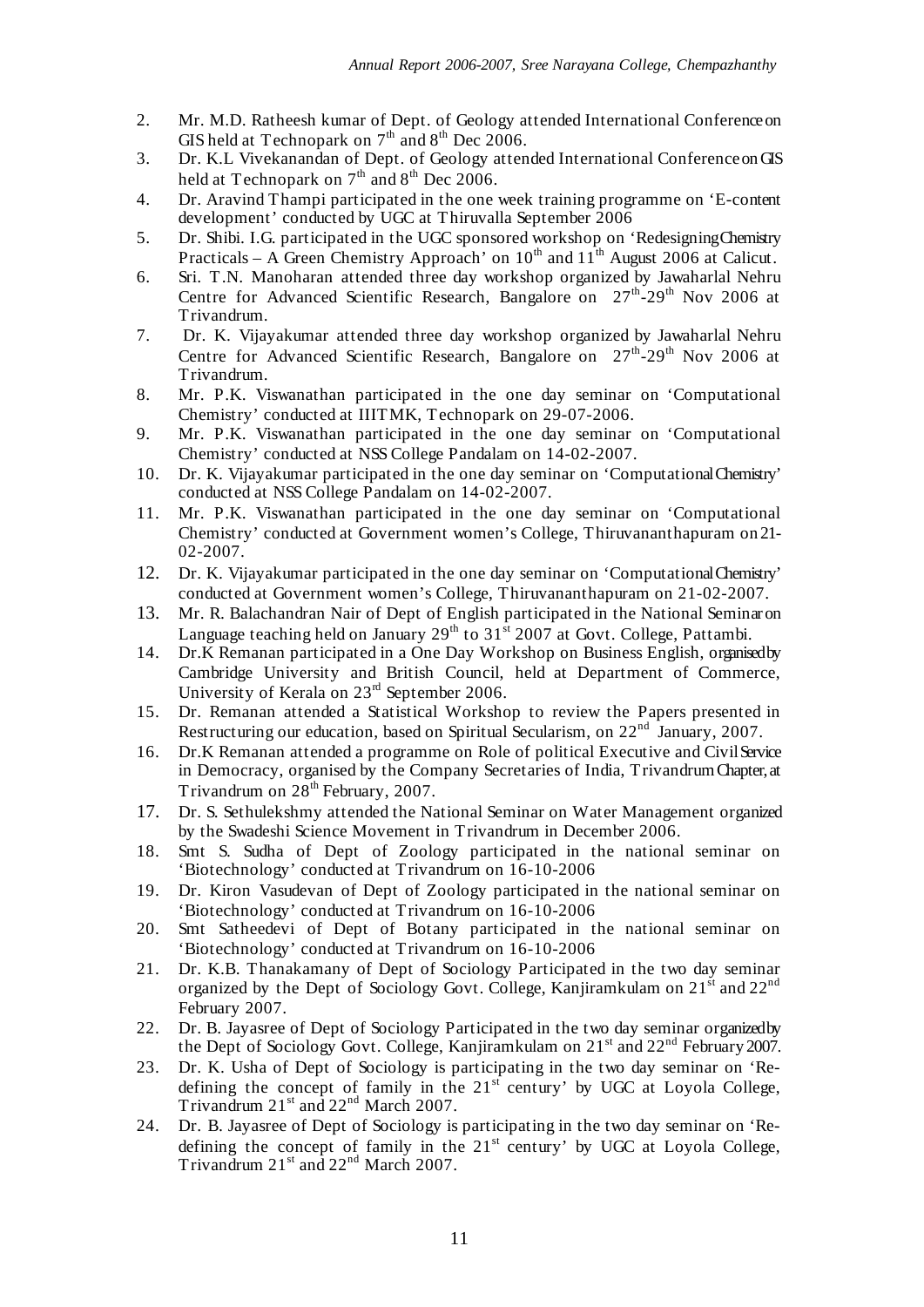Two faculty members, **Dr. K. Remanan** and **Dr. M.K. Manilal** of Department ofCommerce have been redesignated as Reader, and were granted recognition as Research Guides by the University of Kerala during this academic year.

## **Activities of PTA**

The Parents Teachers' Association of the college has been very active in providingacademic, extra curricular, and infrastructural facilities and amenities to the students andstaff.ThePTA has taken up a number of activities to ensure the all-round welfare of our studentsby finding funds for the implementation of schemes, programmes, and facilities. The activities of the PTA have given a remarkable face-lift to the college, altogether.

This year the PTA distributed free mid-day meals on all the working days to more than 100 poor students who were selected by means of the Tutorial machinery. Very poor students received financial assistance from the PTA and all the needy students got medical assistance including timely hospitalization. The PTA extended financial support to PGstudentsto attend National Seminars and gave cash awards to those students, who got the highest marksin the final year degree and post graduate examinations of April/May 2006, in each discipline.

The PTA has taken up the responsibility of paying the security personnel, driver, gardener and sweepers their salary, and paying the telephone and electricity charges for the college, this year also.

The financial burden of several academic and other activities were also borne by the PTA. They include the subscription of periodicals in the college library; beautification and furnishing of the Seminar Hall; expenses for the Mid-term and Model Examinations;printing of progress cards; academic diaries and attendance registers; maintenance and modification of toilets; the construction of the college gate; repairing of the water pump set; regular cleaning of the campus, water tank and toilets; modification and beautification of the college garden; electrification of the arts block; repairing and updating of the computers and the UPSs; replacement of unusable lights and fans; maintenance of the Sports Hostel; maintenanceof the public addressing system; painting of black boards; and above all, the extension of the water supply and drainage system to the whole of the college building.

SPECTRUM 2006, the functioning of the Career Guidance Cell, loans to the guest lecturers and the non-teaching staff, class-wise PTA meetings, and 'Know Your College' programrme were fully funded by the PTA.

One of the most remarkable contribution of the PTA this year is the installation of a**Ladies' Toilet complex** with modern facilities and architectural beauty. The complexwasopenedon 8<sup>th</sup> November 2006, after its completion in a record time of 10 months.

## **New construction**

The linking of the two separate blocks of the main building in  $1<sup>st</sup>$  and  $2<sup>nd</sup>$  floors is at the verge of completion. Four rooms and three toilets are also provided newly along with the linkage. The cost of this work is fully met by our management, S.N Trusts, Kollam.

## **A brief report of the students' achievements in Games/Athletics**

Our college has been awarded the **G V Raja trophy** for the best performing college of Kerala University, which secured 258 points over all in all the sports and games activities together during the year 2005-06 and consecutively for the second year. The trophy was awarded by Dr **Thirumalai Swamyamil Nadu P, Hon'ble Vice Chancellor, Tamil Nadu Physical Education & Sports Science University, Chennai.** Kerala University inter collegiate **Cross Country Championship** was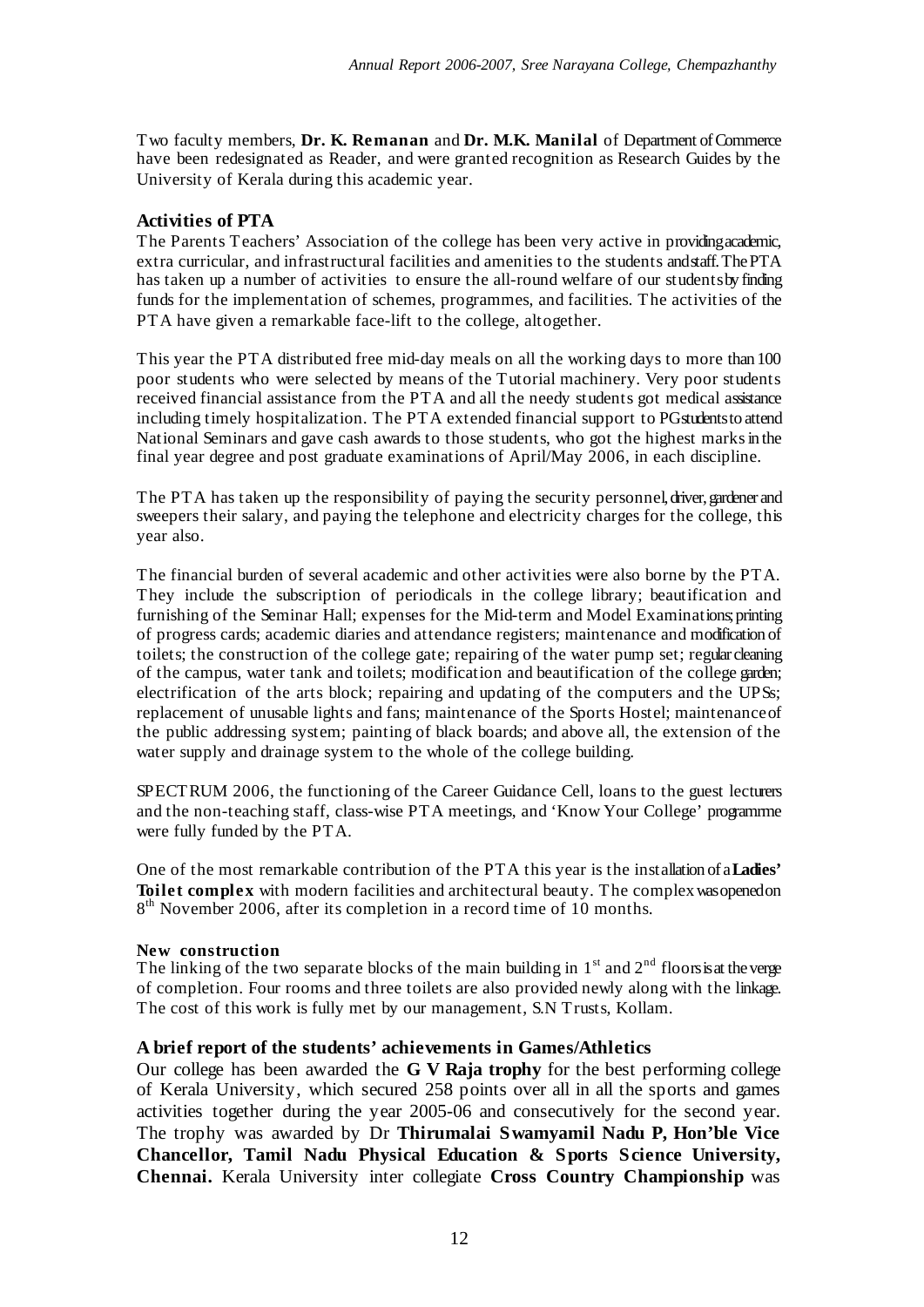hosted by our college on September 18<sup>th</sup> 2006. The annual athletic meet was held on 19-02-2006.

# **Individual Achievements**

# **Aquatics**

- 1. Sreejith K.C. III B.Com is adjudged as the fastest swimmer of Kerala University 2005-06. He won first prizes in 50 mts. Free style, 100 mts. Butterfly, 200 mts. Butterfly, 400 mts, 200 mts, 100 mts free style and is the Kerala University intercollegiate Aquatic champion . he also won several first prizes in Senior state Aquatics championship and set a new reord in 200 mts Butterfly stroke.
- 2. Sibin Joseph I DC History won second prize in 100 mts. Back Stroke and 200 mts. Back Stroke (Senior state Aquatics Championship)
- 3. Nandu S. III Sociology is Senior state waterpolo Runner up<br>4. Anshad I DC History won Second in 200 mts. breaststro
- 4. Anshad I DC History won Second in 200 mts. breaststroke in Senior state Aquatics championship and second in100 mts. and 200 mts in Inter Collegiate Aquatics championship
- 5. Nisha S. III DC History won first in100 mts. Backstroke and 200 mts. Backstroke in Kerala University intercollegiate Aquatics Championshipand she is the 4 X 100 mts Gold medalist in the All India inter University Aquatics championship. She won Second in 100 mts. Butterfly stroke and 200 mts. Butterfly in All India inter University Aquatics championship
- 6. Rejitha S.R. II Economics, Neethu B.R. I DC History, Rohini A.R. I DC History Saranya R.C. I DC English won several prizes in Kerala University intercollegiate Aquatics championship and All India interuniversity Aquatics championship.

# **Boxing**

1. Rohith V.C. I DC Psychology and Rejin C.V. I DC Economics represented Kerala University at the All India inter university Boxing championship.

# *Kho – Kho*

1. Aji M.S. II DC Politics represented Kerala University at the All India inter university Kho – kho championship

# **Cycling (Men)**

- 1. Afilash Mohan II B.Com. is the Cycling National Bronze Medallist, Inter collegiate cycling champion and the Inter University cycling bronze medallist in massed stint.
- 2. Ajesh Mohan II DC Economics is the 3000 mts. Sprint event I place winner in inter collegiate cycling championship and the Bronze medallist in the All India inter university championship
- 3. Vineesh S.R. III B.Com. is the National Bronze Medallist in 3000 mts. Team pursuit and won I Place in Intercollegiate cycling 3000 mts team pursuit
- 4. Reshmi B.R. III DC History is the National cycling championship Gold Medallist and won Kerala University cycling I Place in Point Race. She is the All India inter University Silver medallist in point Race.

# **Athletics (Men)**

1. Dileep K.N. II Economics is First in Long Jump in the Senior State Athletic meet and South Zone Nationals. He also secured First in Long Jump in All India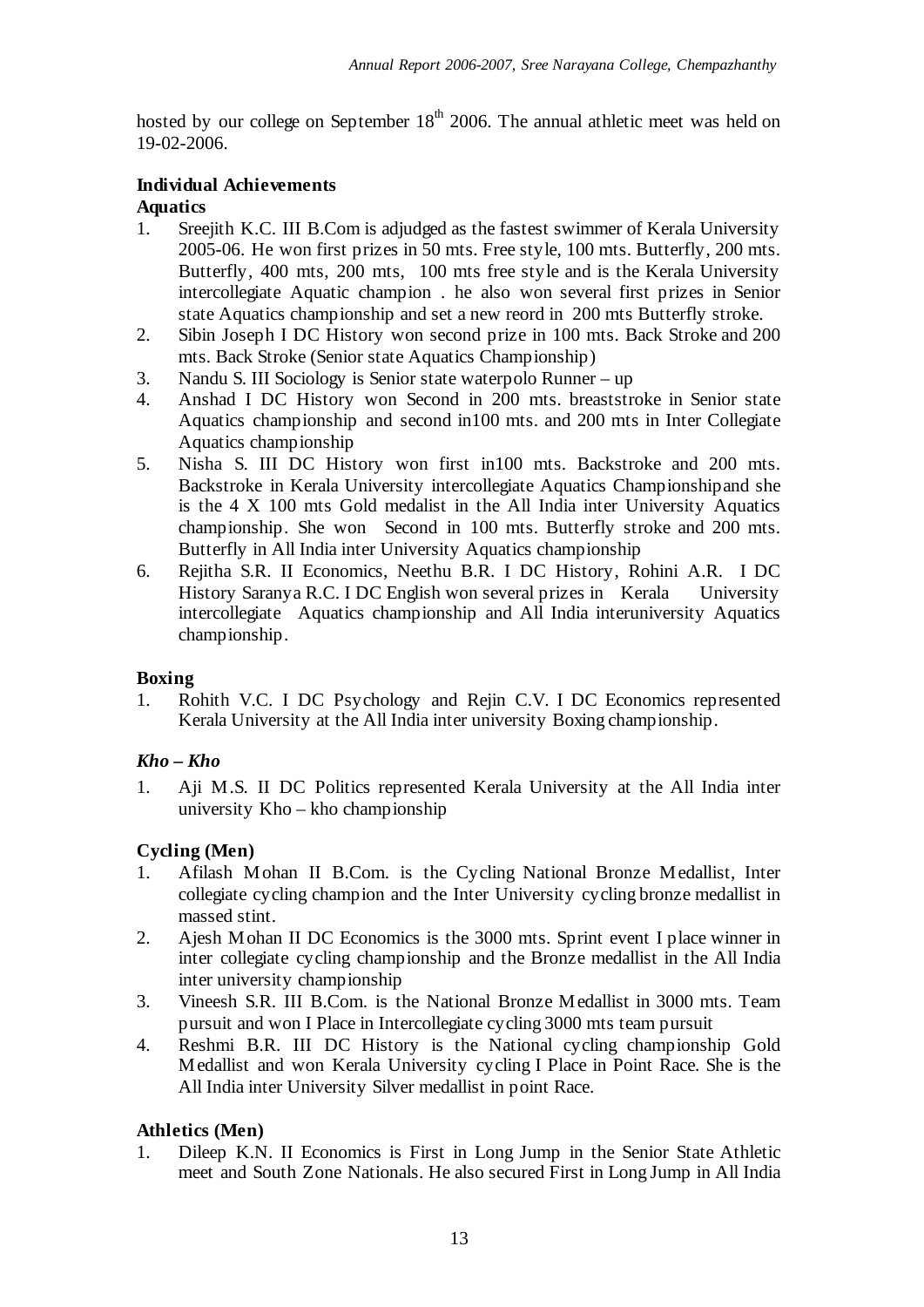Inter University Athletic Meet held at Bangalore. He is Kerala University Inter Collegiate Athletic Champion.

- 2. Siva Prasad R. is Second in 800 mts. in the Junior state Athletic meet
- 3. Mubarak A. I B.Com. is the First Place winner in octathalon(National Record) in Junior National Athletics.
- 4. Shameer T.A. I BA Economics, II palce in 200 m and triple jump in the All India Inter University Athletic Meet held at Bangalore.

# **Athletics (Women)**

- 1. Raji C.T. I DC Psychology won First in 200 mts. 100 mts. Hurdles in the Junior state Athletic meet. She is the women athletic champion in the Kerala University Inter Collegiate Athletic Champion.
- 2. Greeshma S.G. II DC English is First in Shot-put in Junior state Athletics.<br>3. Rohini S.R III Place  $4X100$  m Free style relay.
- 3. Rohini S.R III Place 4X100 m Free style relay .
- 4. Remya S. I DC Politics, National Second Takeondo competition.

# **NATIONAL SERVICE SCHEME**

The National Service Scheme units of Sree Narayana College has three units. Principal constituted the NSS College level Advisory Committee for the year 2006-07. Mr. C.S. Ajikumar, Sri. A.Shaji, and Dr. S.S.Laiju, are the Programme Officers.This year more than 150 new volunteers enrolled in the NSS units.

The major programmes implemented during the year 2006-07 were the following: (1) Entrepreneurship Awareness Programme-The programme was implemented on  $12^{\text{th}}$  July 2006 and lasted till the  $14<sup>th</sup>$  of July. Experts and resource persons from within andoutside the college were invited for handling the classes. In this programme 22 Volunteers participated. The participants widely acclaimed the programme and suggested the implementation ofthe similar programmes in future.

(2) Blood Grouping and Blood Donation Awareness Camp- A camp was conducted on 21-7- 2006, in association withThe Sree Chitra Medical Sciences & Technology and The Junior Medicos of Medical College, Thiruvananthapuram. Several experts from the medical field motivated the Volunteers for voluntary blood donation. Some students donated their blood. (3) Onam Celebration-As in the case of the previous years the National Service unitsofthe college celebrated the Onam festival 2006.The units actively participated in thefoodfestival arranged in the college. As part of its social commitment the N.S.S units collected a small contribution from the staff and students of the college to give it to the After Care Home, Chakka for the Onam Feast of the poor inmates.

(4) Special work at Sree Narayana Gurukulam-A Special Work for cleaning was organisedat Sree Narayana Gurukulam Chempazhanthy on 1-9-2006.

(5) Legal Literacy Programme-The N.S.S units organised a Legal Literacy Programme for Second Year Degree Students on 13-09-2006 the classes being handled by legal experts.

(6) Workshop on Poster Designing-The N.S.S units of the college organised a Workshop on Poster Designing on Water Conservation and Cleanliness on 15-9-2006 as part of the Intra City Initiative Programme. Volunteers from various colleges participated in the programme. (7) Special work at Government L.P.S, Manakkal, Chempazhanthy-A special work for cleaning the school was conducted on 5-10-2006 at Government school, Manakkal.

(8) Campus cleaning A regular work for cleaning the campus was organised on 1-11-2006.In this work 26 volunteers actively participated. The surroundings of the college canteen was cleared and a pit was constructed to dumb the wastes.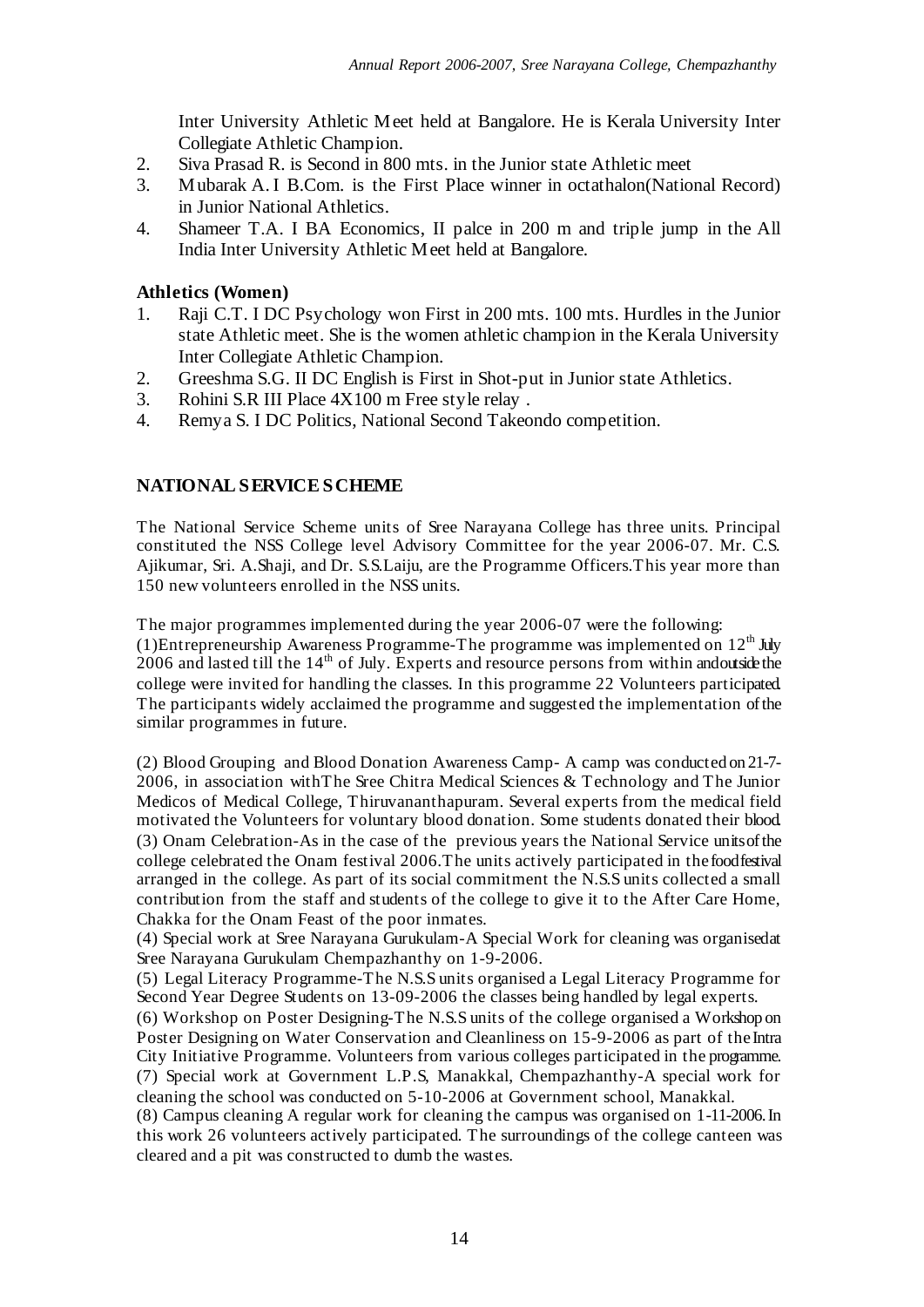(9) NSS units welcomed the Kalajadha organized by the Kerala Sasthra Sahitya Parishat on Monday the 17<sup>th</sup> of November 2006.

(10) Clean Campus Programme-The National Service Scheme units of the college startedan intensive programme of Clean Campus with the help and co-operation of theNatureCluband P.T.A. The campign began with a meeting held on 23 November 2006. Dr.L.Thulaseedharan, the Co-Ordinator, NSS, Vocational Higher Secondary Education was the chief guest. Prizes were distributed to two volunteers who succeeded in the Legal Literacy Quiz Competition held in the college. A quiz programme was conducted for the N.S.S Volunteers titled Kerala Quiz on the afternoon of 23-11-2006

(11) Fixing of two boards exhorting the importance of Clean Campus Programme-Forgiving a fillip to the idea of Clean Campus two boards were fixed in the cardinal pointsofthecollege campus. One board contained the writing "LITTER/PLASTIC FREE CAMPUS and the other board contained the writing "A BREATH OF FRESH AIR…GREEN CAMPUS,CLEAN CAMPUS'.

(12) A poster exhibition on HIV/AIDS was conducted in the college campus on  $1<sup>s</sup>$  December 2006 i.e. on the WORLD AIDS DAY. Materials for the exhibition were collected from the Aids Control Society.

(13) Meeting of the Gandhi Peace Foundation-A grand meeting organised by the National Service Scheme, S.N.College,Chempazhanthy and the Gandhi Peace Foundation was heldin the college Seminar Hall on 19-1-2007. Sri.P.Gopinathan Nair, Chairman, Gandhi Peace Foundation, Kerala has presented a paper on the relevance of Gandhism in thecontemporary society.

(14) Another meeting was also arranged by the National Service Scheme units of S.N.College, Chempazhanthy with the help of Gandhi Peace Foundation on 6-2-2007.The main theme of the meeting was "The Role of Gandhi and Sree Narayana Guru in the Social Transformation of Kerala". Sri. P.Gopinathan Nair, Chairman, Gandhi Peace Foundation, Kerala, Sri M.R.Yasodharan, Faculty member, Sree Narayana Dharma Sangham Trust, Sivagiri, Varkala delivered talks.

## **OUTSIDEPROGRAMMES**

(1) **Blood Donor Day Celebration**-Sree Chitra Tirunal Institute For Medical SciencesAnd Technology, Thiruvananthapuram conducted The World Blood Donor Day Celebration on 14-6-2006. In this programme the Programme officer of the N.S.S participated andreceived felicitations for the humanitarian service rendered by the units of the college.

(2) **Award function of the NSS Cell and Themo Penpol**-The NSS units ofthecollegewas awarded the prizes for voluntary blood donation by the Thermo Penpol at Vyloppalli Samskrithy Bhavan on 14-6-2006 by Dr.M.K.Ramachandran Nair,Hon'ble Vice-Chancellor,University of Kerala.

(3) **Cleaning Programme in the Pinathottukonam**-A largescale cleaningprogramme was arranged in a pond at Pinathpttukonam,Perur Ward,Sreekariam Panchayat on 15-10-2006.50 volunteers participated in the cleaning programme which was a full success.

(4) **Cleaning at Kariavattom Residential Association Area-** As per the request ofthe Secretary of Kariavattom Residential Association 30 Volunteers participated in the cleaning process of the Kariavattom Residential Association Area on 16-6-2006.

(5) **Awareness Class against Chickenguniya**-As per the circulardated6-10-2006,issuedby the Co-Ordinator,N.S.S,University of Kerala large-scale awareness class were conducted in the adopted villages and among the public in the locality of the college against the dangerof the disease-Chikengunia.In the interactive programme arranged in various places of the adopted village

(6) **Formation of Adolescent Clubs-**As part of the community service theN.S.Sunitstook initiative to form Adolescent Clubs. Two such clubs were formed ,one at Chempazhanthy and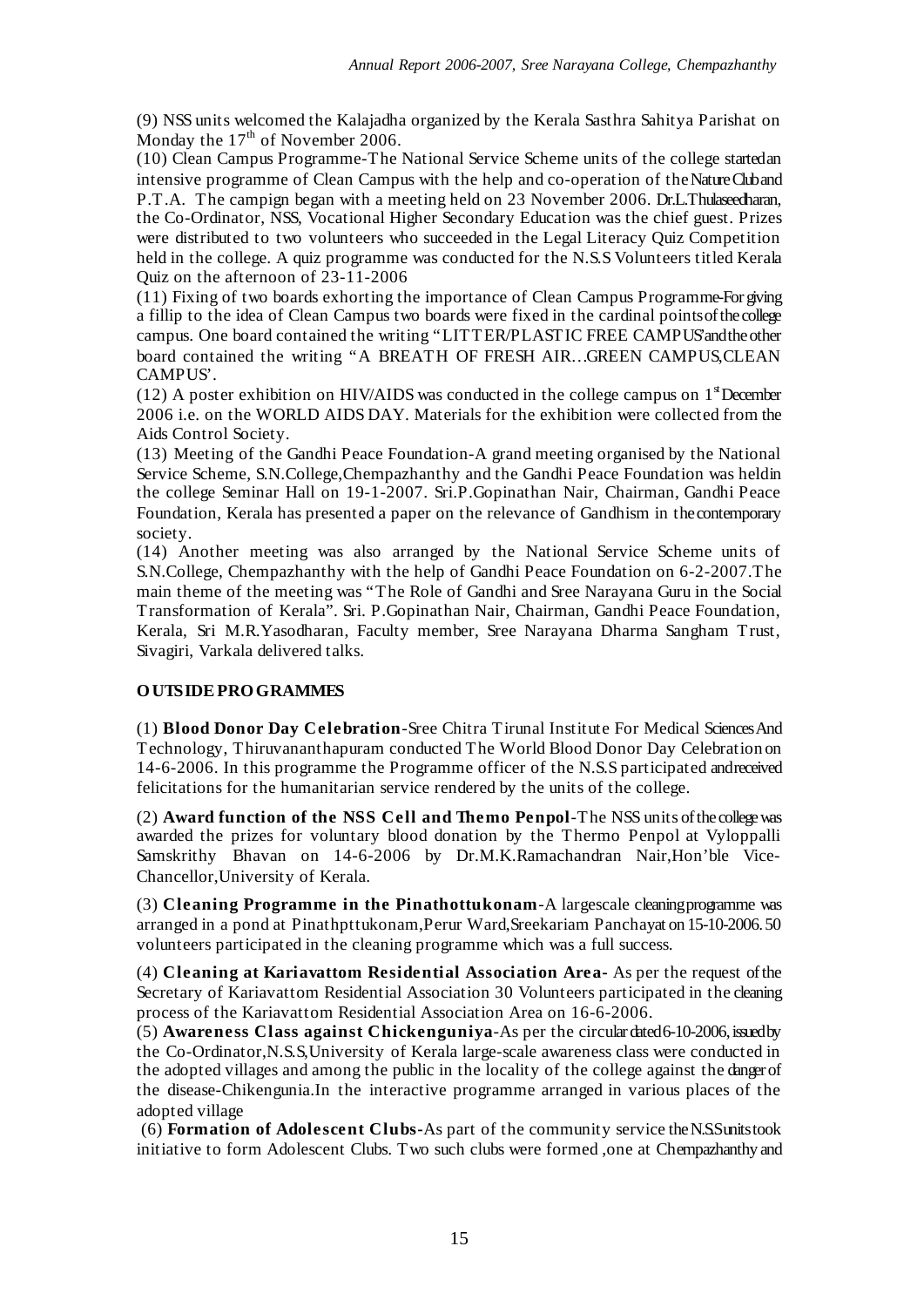another at Kariavattom. The trained volunteers and Programme officers took severalclasses to the children between the age groups of 10 and 15.

(7) **National Blood Donation Day**-10 Volunteers participated in the National Blood Donation Day Celebration conducted jointly by the National Service Scheme, University of Kerala and Termo Penpol on 30<sup>th</sup> September 2006 in the University Senate Hall, Thiruvananthapuram.

(8) Cleaning work in the Government L.P.S Manakkal-As per the request of the Head Mistress of Government L.P.S Manakkal 30 Volunteers participated in the cleaning programme in the school which received wide acclaim.

(9) Participation of Volunteers in the Gandhijayanthy Sevanavaram-2 Volunteersparticipated in the inauguration ceremony of the Gandhijayanthy Sevanavaram programmearrangedin the Gandhi Park, East Fort on 2 October 2006.

(10) Participation of Volunteers in the NSS Special Camp of the University-As per the circular of the Programme Co-ordinator,University of Kerala ten volunteers weredeputedto attend the NSS Youth Camp from 11-10-2006 to 15-10-2006.

(11)Participation of Volunteers in the intra city programme of UniversityCollege-Asperthe request of the Programme Officer,University College,Thiruvananthapuram four volunteers were deputed to participate in the Intra city programme of the University college,Thiruvananthapuram.

(12)Participation of lady volunteers in the Intra city programme –Three lady volunteers participated in the talk on "Pre-Marriage Counseling" organised by the N.S.S unit of N.S.S college Karamana on 9-11-2006

(13) **Adolescent Club in the adopted village-**An Adolescent Clubwasformedin theadopted village Chariyattukulam.A meeting was convened in the Anganawady of the place.

(14) Permitting volunteers to attend Pre-R D C Camp selection-Ten volunteersattendedin the Pre-RDC Selection campaign held at the Bishop Moor college Mavelikkara on 7-11-2006: (15) Preparation of a Surveillance Team-Under the initiative of the Programme Officerof NSS Sri.A.Shaji a Surveillance Team was formed which comprised of a few dedicated volunteers to prevent the dumping of Chicken wastes in Venchavode, two kilometers away from Chempazhanthy. The programme proved to be very successful because by realizingthe seriousness of the move the persons stopped this practice very soon.

(16) **Nature Camp at Peppara**- The N.S.S units of the college arrangedaNatureCampTour at Peppara. In this programme two Programme Officers and fifty five volunteersparticipated. (17) **Inter-Collegiate Law Quiz-**National Service Scheme unit of Government LawCollege, Thiruvananthapuram has conducted an Inter-collegiate Law Quiz competition on  $2^{nd}$ December 2006. The quiz was based on the topic "Administrative Development in Kerala during the last 50 years". The NSS unit of the college sent two volunteers to participate in the quiz programme and won the second prize in the competition. The volunteers who won the prizes were (1) Rajesh.R Second D.C Political Science and (2) Umesh.B Second D.C Physics.

## **Retirement**

Seven of our senior colleagues are retiring from service at the end of the academicyear after a long spell of sincere and dedicated service. They are

Dr. G. Raveendran, HOD Chemistry Dr. K.B. Thankamani, HOD Sociology Dr. P.T. Kurien ,HOD, Psychology Mr. K.P. Ravidas, HOD Economics Mrs. P. Valsala kumari, Dept of Political Science Sri. K. Sahodharan, Dept of English Smt. Valsa Vasukutty ,Dept of English

I take this opportunity to extend my sincere thanks to them for theirmeritoriousserviceandto wish them a peaceful and prosperous post-service life.